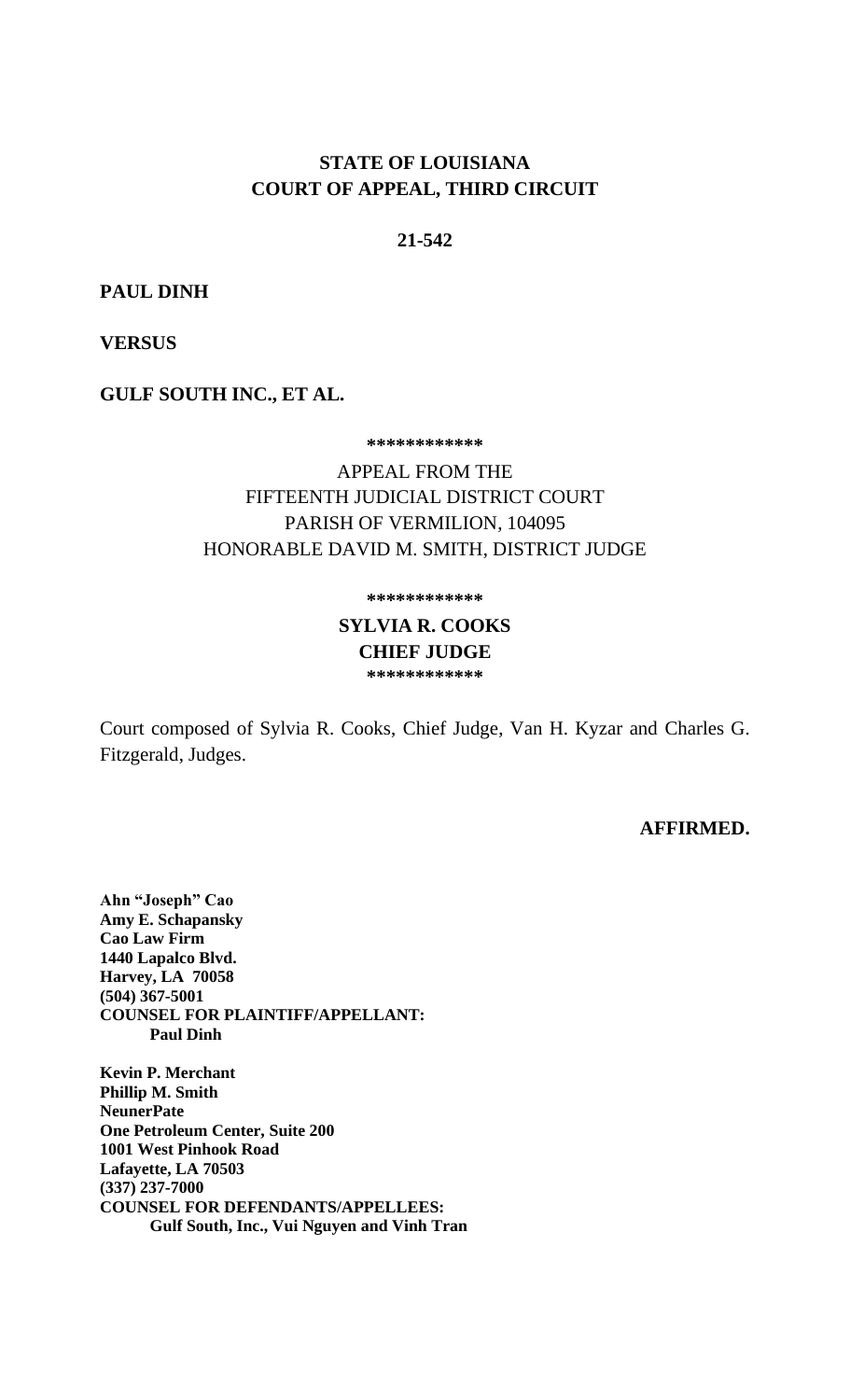### **COOKS, Chief Judge.**

Plaintiff-appellant, Paul Dinh, appeals the trial court's dismissal of his personal injury lawsuit against Defendants, Gulf South Inc., Vui Nguyen and Vinh Tran, on the grounds of prescription. For the following reason, we affirm.

#### **FACTS AND PROCEDURAL HISTORY**

On February 25, 2016, Plaintiff alleged an accident occurred while he was working as a deckhand on the F/V *Princess Mary*. Plaintiff alleged he was assisting the master of the F/V *Princess Mary* load a lifeboat onto the vessel. While loading the lifeboat with the use of a forklift, Plaintiff was pinned between an I-beam and the lifeboat, causing him significant injuries.

The dock from which the lifeboat was being loaded, as well as the forklift, was owned by Gulf South, Inc. Although Plaintiff was not employed by Gulf South, Plaintiff argued Gulf South negligently entrusted this equipment to the Captain of the F/V *Princess Mary*.

On November 6, 2017 (one year and eight months after the accident), Plaintiff filed a Petition for Damages against Defendants, Gulf South, Vui Nguyen and Vinh Tran. Plaintiff maintained he was a Jones Act seaman, thus, all three defendants were liable to him pursuant to federal general maritime law and the Jones Act, 46 U.S.C.A. § 30104. On December 12, 2017, Defendants answered Plaintiff's petition and asserted as an affirmative defense that all of Plaintiff's claims were prescribed under Louisiana law. According to Defendants, the matter was not pursued for several years until Plaintiff began pursuing discovery again late in 2020. Therefore, on February 3, 2021, Defendants filed a peremptory exception of prescription, asserting Plaintiff's claims against them arose under Louisiana state law and were subject to a one-year prescriptive period and not the three-year prescriptive period which applies to Jones Act tort claims.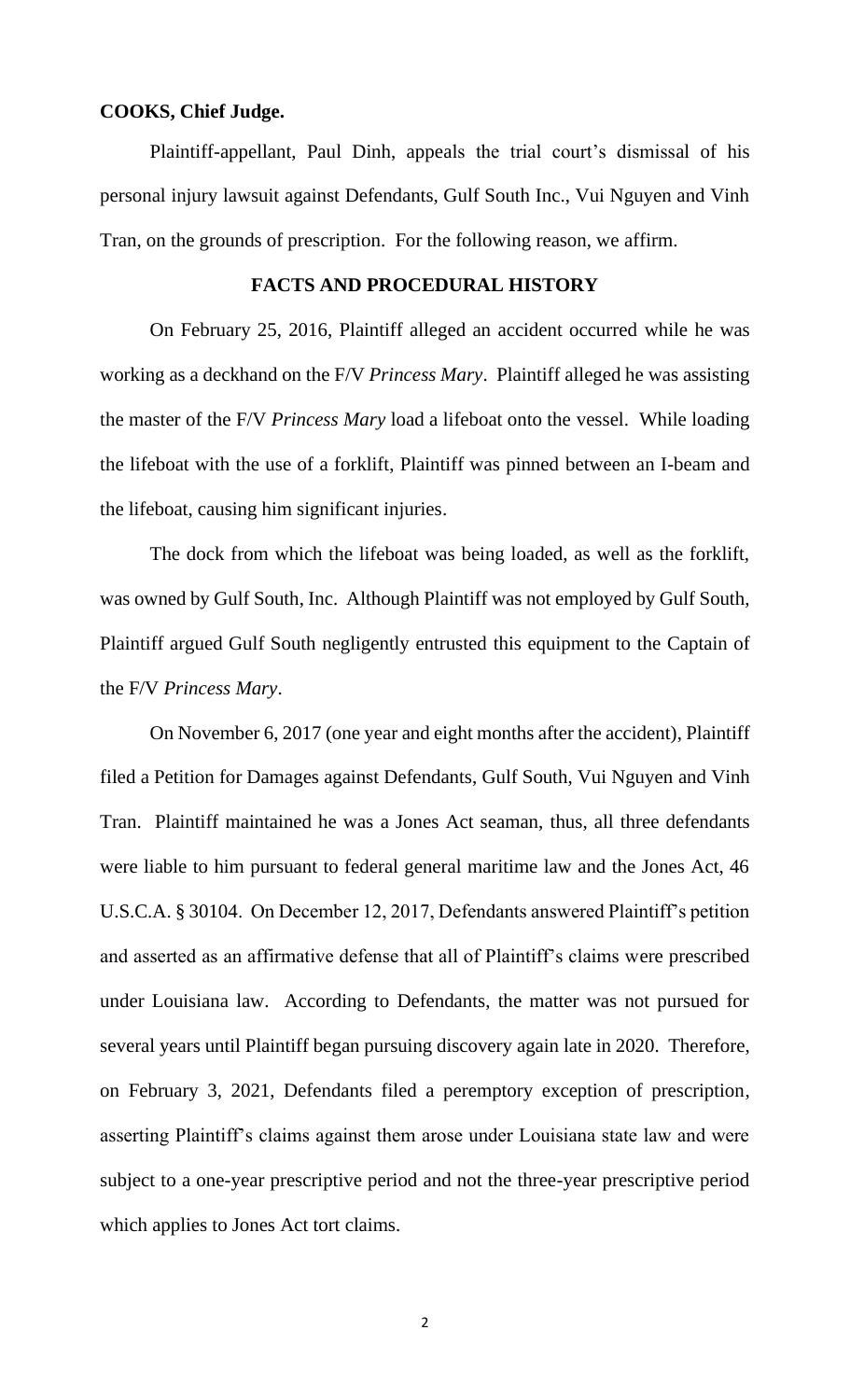Defendants maintained Paragraphs 11 and 12 of Plaintiff's petition asserted that the injuries and damages sustained by Plaintiff were due to the "negligent entrustment" and/or "negligence" of Defendants, both of which are causes of action under Louisiana law. Defendants concluded, to the extent Plaintiff has any claims under maritime law, then those could only be against his Jones Act employer, who was not named as a defendant in the lawsuit.

Plaintiff filed an opposition to Defendants' peremptory exception of prescription, asserting his claims met the requirements for a maritime tort under the Jones Act and were subject to a three-year prescriptive period. The trial court held a contradictory hearing on April 19, 2021. It was noted by Defendants that they did not employ Plaintiff or the captain of the F/V *Princess Mary*, nor did they own the boat. While noting that the Plaintiff might well have a maritime claim against his employer and/or owner of the boat, it did not have one against Defendants. Counsel for Plaintiff acknowledged in open court that "Plaintiff has settled his claims with the vessel owner out of court. All of his Jones Act claims were settled without filing suit, prior to [the] bringing of this case." The trial court agreed with Defendants and granted the exception of prescription, dismissing Plaintiff's claims with prejudice. This appeal followed.

#### **ANALYSIS**

This court has previously discussed the applicable standard of review regarding an exception of prescription:

The exception of prescription is governed by La.Code Civ.P. art. 927. The standard of review of a grant of an exception of prescription is determined by whether evidence was adduced at the hearing of the exception. If evidence was adduced, the standard of review is manifest error; if no evidence was adduced, the judgment is reviewed simply to determine whether the trial court's decision was legally correct. *Allain v. Tripple B Holding, LLC*, 13-673 (La.App. 3 Cir. 12/11/13), 128 So.3d 1278. The party pleading the exception of prescription bears the burden of proof unless it is apparent on the face of the pleadings that the claim is prescribed, in which case the plaintiff must prove that it is not. *Id*.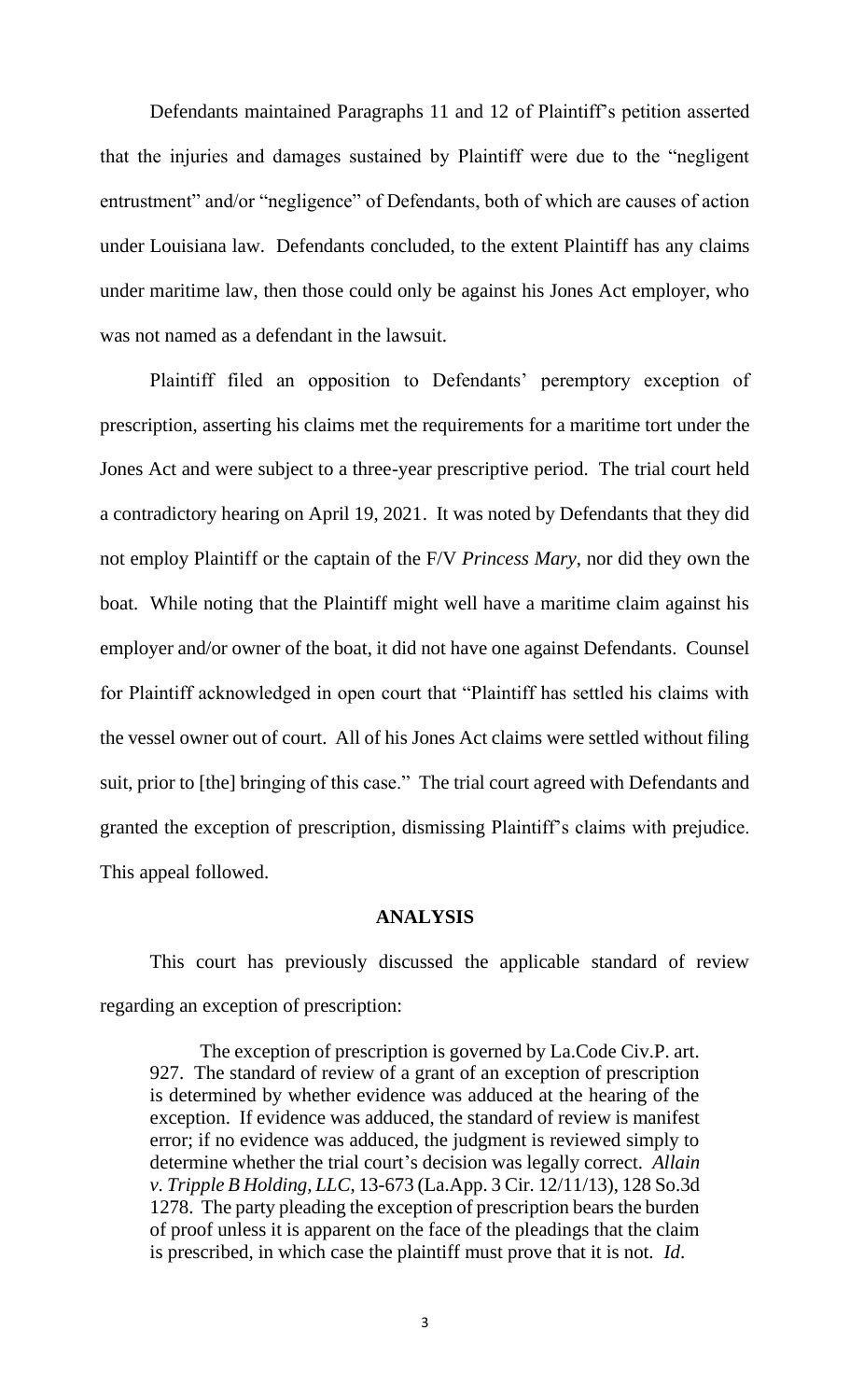*Arton v. Tedesco*, 14-1281, p. 3 (La.App. 3 Cir. 4/29/15), 176 So.3d 1125, 1128, *writ denied*, 15-1065 (La. 9/11/15), 176 So.3d 1043. As there was no evidence introduced at the hearing on the exception of prescription, this court must simply determine whether the trial court's ruling was legally correct.

Under La.Civ.Code art 3492, "[d]elictual actions are subject to a liberative prescription of one year. This prescription commences to run from the day injury or damage is sustained." In this case, the accident occurred on February 25, 2016, and the pending lawsuit was filed on November 6, 2017, one year and eight months after the accident. Thus, since Plaintiff's petition has prescribed on its face, the burden shifts to Plaintiff to prove that the claim has not prescribed. *Carter v. Haygood*, 04- 646 (La. 1/19/05), 892 So.2d 1261.

Plaintiff has maintained that maritime law, through the Jones Act, is applicable to the instant case. Plaintiff asserted he was a seamen under the Jones Act, and was in that capacity when he was injured herein. The Jones Act provides that a seaman injured in the course and scope of his employment may bring a cause in negligence against his employer. 46 U.S.C.A. § 30104. "In order for a plaintiff to recover from his employer under either the Jones Act, or general maritime law, the plaintiff must be a seaman injured aboard a vessel in navigation." *Denoux v. Vessel Mgmt. Servs., Inc.*, 07-163, p. 4 (La.App. 4 Cir. 7/11/07), 964 So.2d 1081, 1084, *aff'd in part, vacated in part on other grounds*, 07-2143 (La. 5/21/08), 983 So.2d 84; (citing *Pavone v. Miss. Riverboat Amusement, Ltd.*, 52 F.3d 560 (5th Cir.1995)).

In support of its exception of prescription, Defendants maintained the Louisiana Supreme Court case of *Denoux*, 983 So.2d 84, was controlling in this matter. In *Denoux*, the plaintiffs alleged they were seamen and employees of Vessel Management Services (VMS) working aboard the M/V *Belle*. It was alleged they suffered injuries by being exposed to toxic paint during their work on the *Belle*.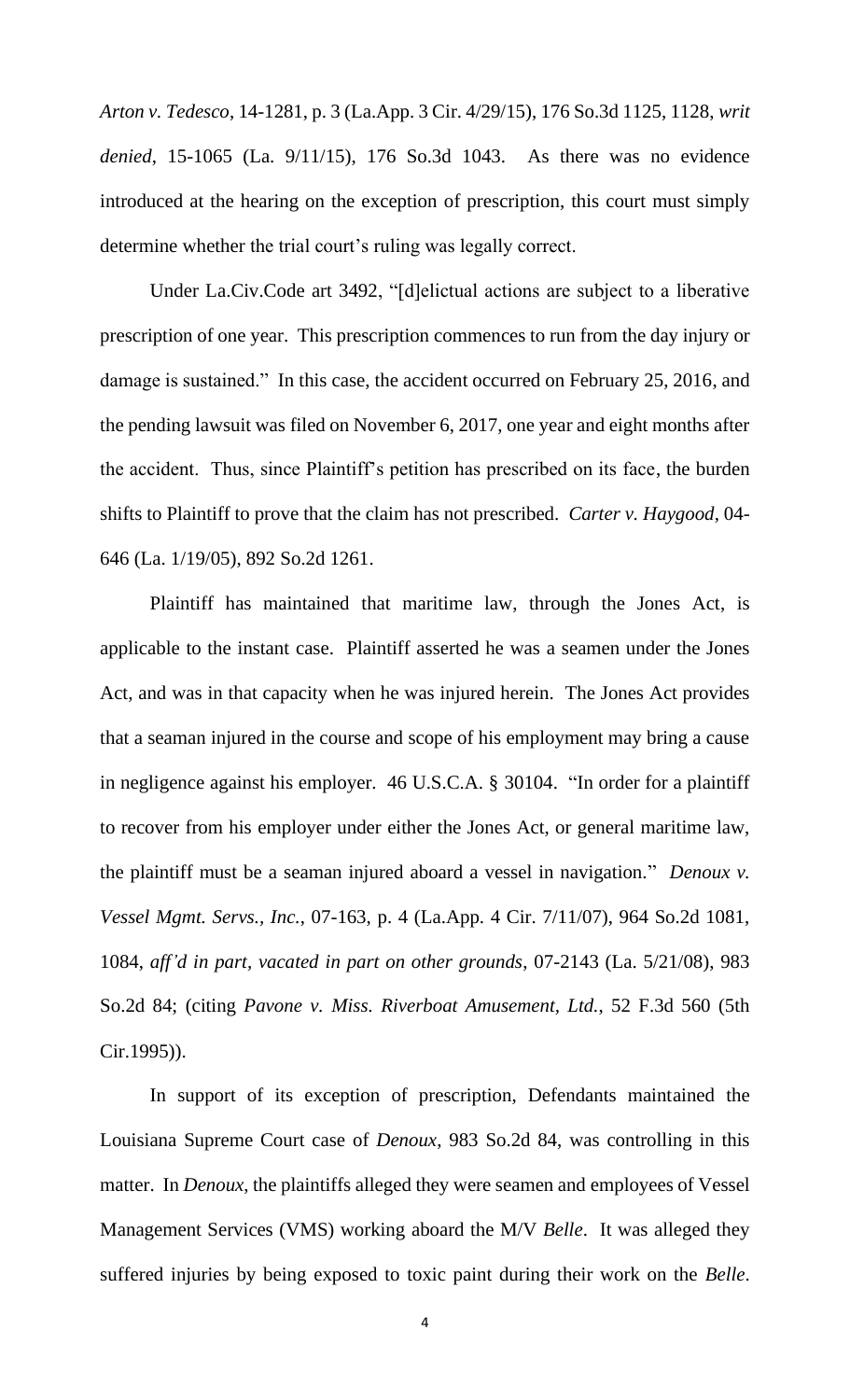Plaintiffs sued, among others, Glidden, the manufacturer of the allegedly toxic paint. As the court noted, the "allegations against Glidden were based solely on Louisiana law, specifically alleging negligence and product liability." *Id.* at 86. Glidden filed an exception of prescription arguing Plaintiff's action was governed by the one-year prescriptive period set forth in La.Civ.Code art. 3492. Plaintiffs argued their claims were governed by the three-year prescriptive period set forth in the Jones Act. Plaintiffs maintained their injuries were sustained entirely aboard the *Belle* by seamen employees of VMS. They further argued the cause of action against Glidden arose at a maritime location and in a maritime context, thus the Jones Act applied.

The Supreme Court held in *Denoux* that the plaintiffs, while having maritime claims against their Jones Act employer (VMS), had no maritime claim against Glidden. Those claims, which were based on negligence and products liability under Louisiana law, were subject to the one-year prescriptive period of La.Civ.Code art. 3492.

In the present case, as in *Denoux*, Plaintiff alleged he was a seaman under the Jones Act. The alleged cause of action against these Defendant, as set forth in Paragraphs 11 and 12 of the petition, asserted the damages and injuries sustained were due to the "negligent entrustment" of the forklift and/or the "negligence" of Defendants. As was established at the hearing, Defendants herein were not the Jones Act employer of Plaintiff nor were they the owner of the vessel. It was also acknowledged at the hearing that "Plaintiff has settled his claims with the vessel owner out of court. All of his Jones Act claims were settled without filing suit, prior to bringing of this case." We agree with Defendants that, as in *Denoux*, the key facts in the present case are similar. The claims involved are negligence claims asserted against a non-employer defendant.

Plaintiff argues in brief that *Denoux* is distinguishable because the seamen in that case failed to assert their claims under the Jones Act or general maritime law.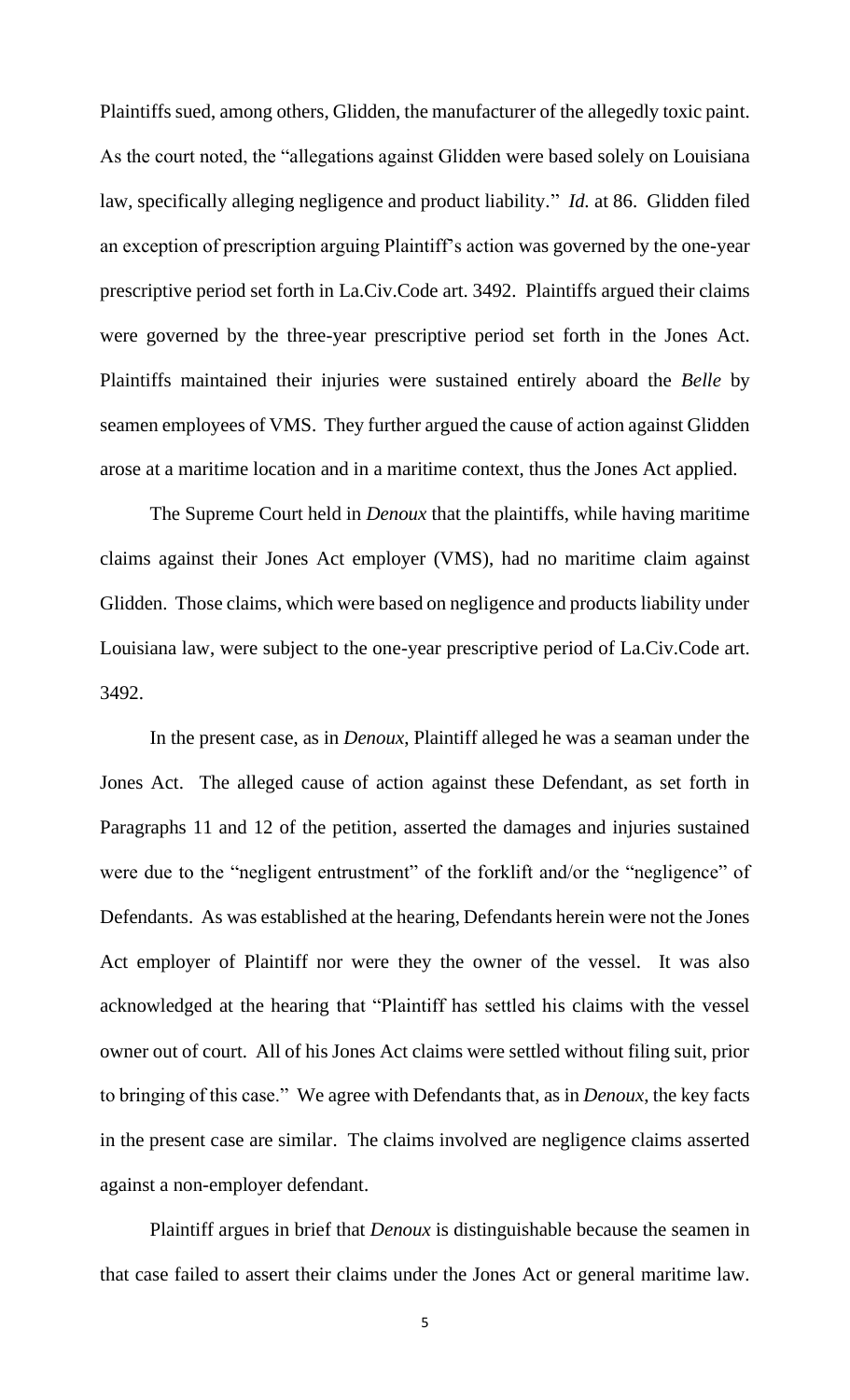However, this is incorrect. The seamen plaintiffs in *Denoux* "filed their suit pursuant to the Jones Act, 46 U.S.C. § 688, the 'savings to suitors clause,' and under the general maritime law."<sup>1</sup> *Id*. A simple allegation that an incident arose under maritime law is not enough, and the factual allegations in the petition must be sufficient for maritime law to apply.

Plaintiff also argues the Admiralty Extension Act (AEA), 46 U.S.C.A. § 30101(a), applies in this case. The AEA extended admiralty jurisdiction to certain injuries caused by a vessel on navigable waters but consummated on land. 46 U.S.C.A. § 30101(a) provides:

The admiralty and maritime jurisdiction of the United States extends to and includes cases of injury or damage, to person or property, caused by a vessel on navigable waters, even though the injury or damage is done or consummated on land.

Although the bounds of admiralty jurisdiction have been expanded by the AEA to include certain injuries consummated on land, the jurisprudence still dictates that a tort is maritime in nature and within the admiralty tort jurisdiction only if it satisfies two tests. First, the tort must have occurred on navigable waters or, if the injury is suffered on land, must have been caused by a vessel on navigable waters. Second, the tort must bear a significant connection to a traditional maritime activity. *Jerome B. Grubart, Inc. v. Great Lakes Dredge & Dock Co.*, 513 U.S. 527, 115 S.Ct. 1043 (1995); *Quinn v. St. Charles Gaming Co., Inc.*, 01-794 (La.App. 3 Cir. 2/6/02), 815 So.2d 963, *writ denied*, 02-694 (La. 4/12/02), 813 So.2d 412. Plaintiff notes maritime jurisdiction may be invoked under the AEA if the proximate cause of the injury on land is negligence of the vessel or its defective appurtenances.<sup>2</sup> Plaintiff acknowledged the forklift was not an appurtenance, instead arguing the lifeboat or

<sup>1</sup> 46 U.S.C. § 688 is the prior designation of 46 U.S.C.A. § 30104. It was redesignated in 2008.

 $2$  An appurtenance is defined as any identifiable item that is "essential to the vessel's mission, the vessel cannot perform the mission without the appurtenance, despite the appurtenance being 'readily removable.'" *Parks v. Pine Bluff Sand & Gravel Co.*, 97-682 (La.App. 3 Cir. 2/18/98), 712 So.2d 905 , 911.